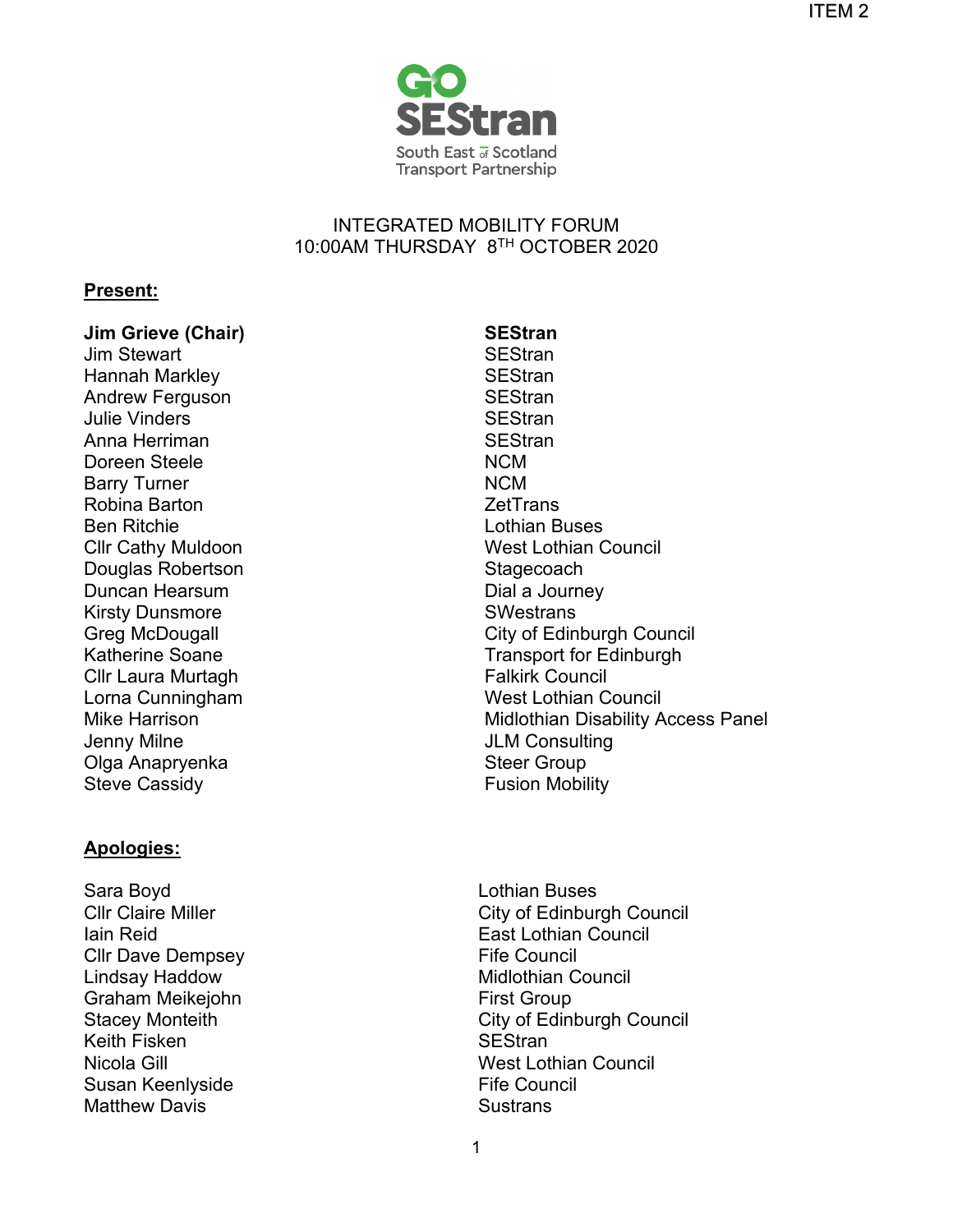| Ref. |                                                                                                                                                                                                                                                                                                                                                                          | <b>Actions</b> |
|------|--------------------------------------------------------------------------------------------------------------------------------------------------------------------------------------------------------------------------------------------------------------------------------------------------------------------------------------------------------------------------|----------------|
| 1.   | <b>Welcome and Introductions</b>                                                                                                                                                                                                                                                                                                                                         |                |
| a)   | Apologies<br>Jim Grieve welcomed everyone to the meeting and apologies were<br>noted as above.                                                                                                                                                                                                                                                                           |                |
| 2.   | Minutes of IMF 10 October 2019                                                                                                                                                                                                                                                                                                                                           |                |
| a)   | The minutes of the last meeting were approved.                                                                                                                                                                                                                                                                                                                           |                |
| 3.   | <b>PriiMaas Stakeholder Workshop</b>                                                                                                                                                                                                                                                                                                                                     |                |
| a)   | Update on project activities, Governance issues around MaaS, Open<br>Data, DRT and the MaaS Investment Fund<br>Julie Vinders presented and mentioned additional members have been                                                                                                                                                                                        |                |
|      | invited to the meeting to discuss PriMaaS.                                                                                                                                                                                                                                                                                                                               |                |
|      | There are 10 different partners across Europe. The objectives are:                                                                                                                                                                                                                                                                                                       |                |
|      | Promote integration of transport modes<br>$\bullet$<br>Prioritising low carbon and equitable mobility services<br>$\bullet$<br>Increase international collaboration through the exchange of<br>experience with stakeholders.                                                                                                                                             |                |
|      | PriMaas aims to avoid inequality, encourage sustainable mobility and<br>avoid higher costs and a digital gap (disconnecting users). Developing<br>a vision for MaaS includes seamless transport, integration with societal<br>goals that align to a national policy context.                                                                                             |                |
|      | The second round of the MaaS Investment Fund is approaching.<br>SEStran aims to submit a bid.                                                                                                                                                                                                                                                                            |                |
|      | The current challenges facing public transport are: a decade of falling<br>patronage, increasing fares and longer journey times, and services<br>being suspended and then having to recover as a result of the<br>pandemic. Transport Scotland (TS) are supporting operators.                                                                                            |                |
|      | An example of Commerical DRT is TfWales: Multi operator demand<br>services, DRT vs fixed bus routes during Covid-19. MaaS offers a<br>solution/help to address Covid 19 challenges. There are some barriers<br>around Maas (mostly around open data). However through PriMaas we<br>want to develop and work towards an action plan by making the most of<br>our assets. |                |
|      | Issue arising in questions included the potential for MaaS to reach hard                                                                                                                                                                                                                                                                                                 |                |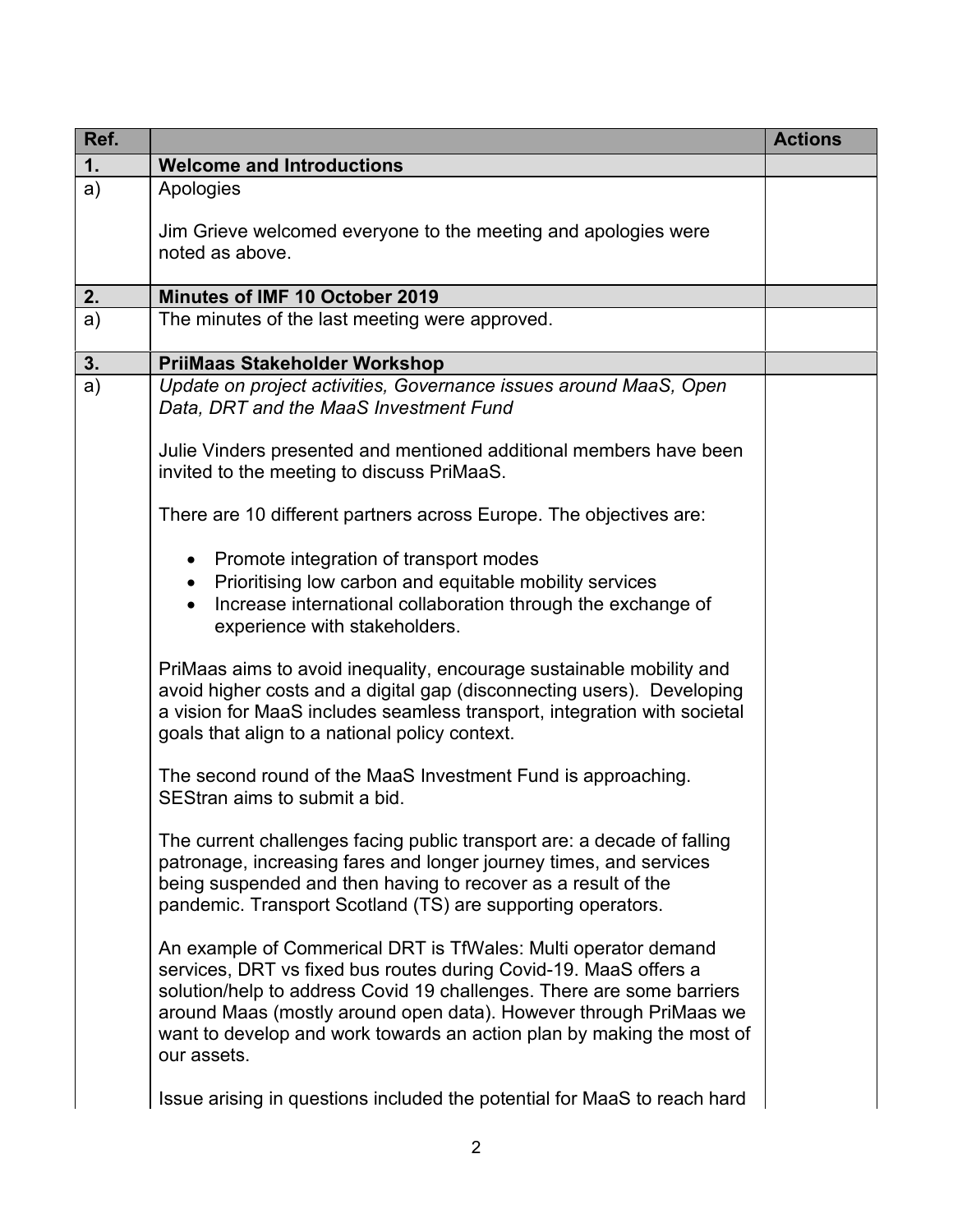|    | to reach areas such aas rural areas and new residential developments,<br>and governance issues. As regards governance, Julie Vinders confirmed<br>that European models generally had a public sector led platform. Jenny<br>Milne mentioned MaaS is led by the Finnish government through Whim.<br>Andrew Ferguson highlighted that new housing developments are<br>currently being looked at separately by way of engagement between<br>SEStran and the Local Development Plan teams of the constituent<br>planning authorities.<br>He confirmed that SEStran are looking to put in some form of platform<br>that can be accessed by all kinds of bus services in the SEStran area,<br>including community transport. The advantage would be that buses<br>won't be tied into fixed lines.<br>Sestran is currently liaising with Viavan who are involved in commercial<br>DRT projects in Kent and Wales. The Kent project appears to have<br>worked because bus patronage has gone up and there has been more<br>efficient use of vehicles (improved air quality & less miles travelled). The<br>data gathered from DRT operations can also then be used to develop<br>new fixed line routes.<br>Andrew Ferguson also mentioned SEStran are working with 5<br>constituent local authorities to look at working with commercial DRT | Julie<br><b>Vinders</b> |
|----|--------------------------------------------------------------------------------------------------------------------------------------------------------------------------------------------------------------------------------------------------------------------------------------------------------------------------------------------------------------------------------------------------------------------------------------------------------------------------------------------------------------------------------------------------------------------------------------------------------------------------------------------------------------------------------------------------------------------------------------------------------------------------------------------------------------------------------------------------------------------------------------------------------------------------------------------------------------------------------------------------------------------------------------------------------------------------------------------------------------------------------------------------------------------------------------------------------------------------------------------------------------------------------------------------------------------------------------|-------------------------|
|    | partners to create a platform with a view to bidding into the second<br>round of the MaaS Investment Fund.                                                                                                                                                                                                                                                                                                                                                                                                                                                                                                                                                                                                                                                                                                                                                                                                                                                                                                                                                                                                                                                                                                                                                                                                                           |                         |
| 4. | <b>SHARE-North &amp; Musselburgh plans</b>                                                                                                                                                                                                                                                                                                                                                                                                                                                                                                                                                                                                                                                                                                                                                                                                                                                                                                                                                                                                                                                                                                                                                                                                                                                                                           |                         |
| a) | Naming exercise using Mural digital workspace<br>Julie Vinders highlighted SEStran have been working with East Lothian<br>Council on Mobility hubs in the region. This piece of work forms part of<br>the SHARE - North project.<br>Julie Vinders asked the group for input through an online workspace<br>called Mural. Mural is an online platform to post comments in different<br>boxes for brain storming. A few questions were prepared, and Julie<br>Vinders asked the group to work collaboratively.<br>Warm up Task- What do you miss the most and the least from your<br>travel habits pre-Covid.<br>Exercise 1 - 3 questions about sustainable travel<br>Exercise 2 - 2 questions about your personal preferences                                                                                                                                                                                                                                                                                                                                                                                                                                                                                                                                                                                                         |                         |
|    | Exercise 3 – Final questions<br>SEStran will analyse and use the information on plans around mobility<br>hubs; more specifically, looking at a hub in Musselburgh.                                                                                                                                                                                                                                                                                                                                                                                                                                                                                                                                                                                                                                                                                                                                                                                                                                                                                                                                                                                                                                                                                                                                                                   | Julie<br><b>Vinders</b> |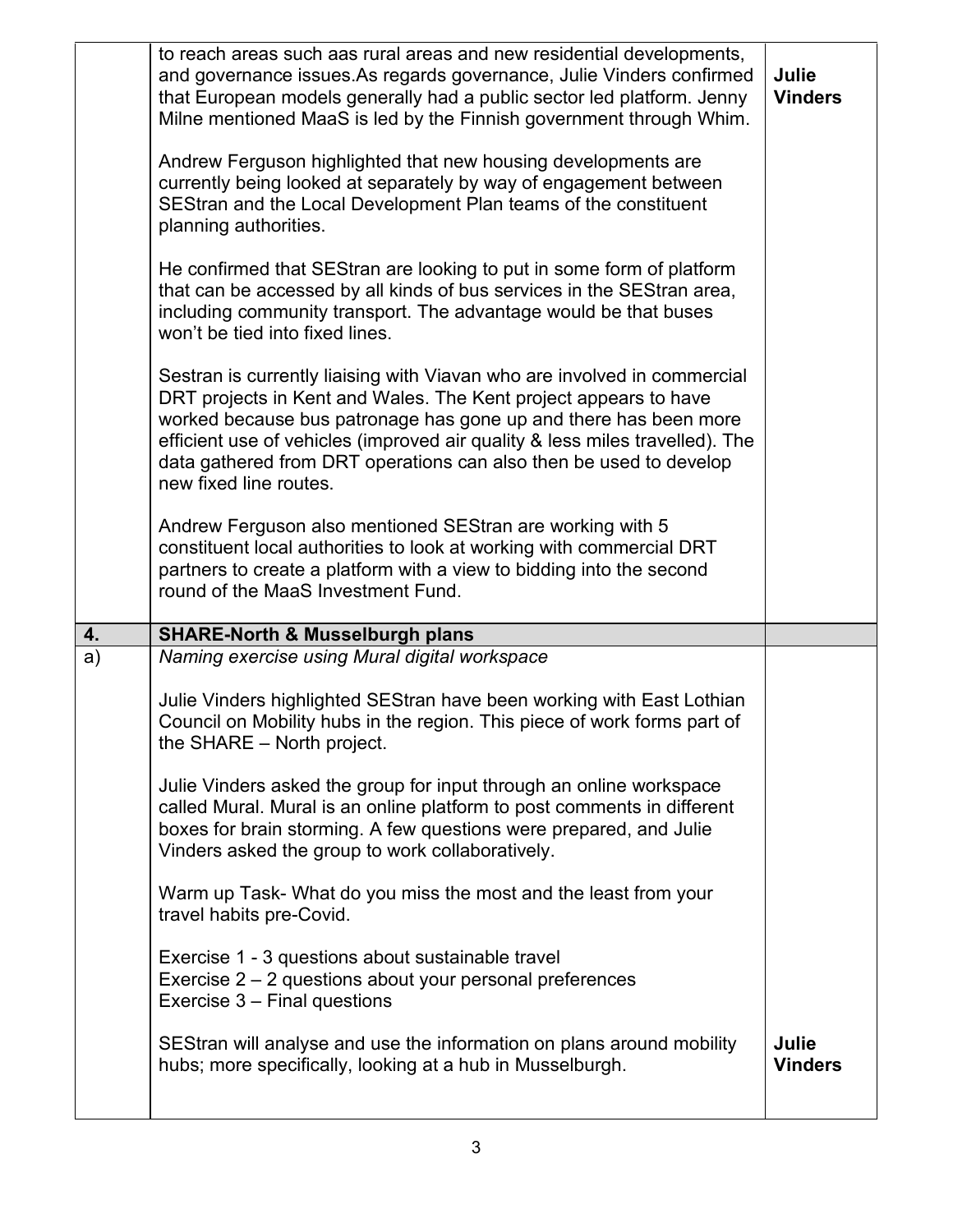| 5. | <b>Regional Transport Strategy Update</b>                                                                                                                                                                                                                                                                                                                                                                           |  |
|----|---------------------------------------------------------------------------------------------------------------------------------------------------------------------------------------------------------------------------------------------------------------------------------------------------------------------------------------------------------------------------------------------------------------------|--|
| a) | Main Issues Report (MIR)                                                                                                                                                                                                                                                                                                                                                                                            |  |
|    | Jim Stewart gave an update on the RTS. SEStran have completed a<br>MIR. The purpose of the MIR is to highlight the Main Issues for the<br>SEStran area to input into the RTS.                                                                                                                                                                                                                                       |  |
|    | The rationale for a new RTS includes;                                                                                                                                                                                                                                                                                                                                                                               |  |
|    | Emerging policy directions<br>Emerging technological transport opportunities<br>• Challenges for transport networks<br>Societal and demographic changes<br>$\bullet$                                                                                                                                                                                                                                                |  |
|    | The RTS Main Issues identified a total of 36 issues of which 10 main<br>issues were identified. The full report can be accessed on the SEStran<br>website.                                                                                                                                                                                                                                                          |  |
|    | https://sestran.gov.uk/wp-content/uploads/2020/06/SEStran-Main-<br><b>Issues-Report.pdf</b>                                                                                                                                                                                                                                                                                                                         |  |
| b) | The Next steps are listed below;                                                                                                                                                                                                                                                                                                                                                                                    |  |
|    | Procure consultancy support<br>$\bullet$<br>Discussion and engagement with key partners<br>$\bullet$<br>Main Issues Report sets the framework for discussion<br>$\bullet$<br>SEStran forums will be involved in the process<br>$\bullet$<br>Develop and produce a draft RTS<br>$\bullet$<br>Undertake statutory assessment to support draft<br>$\bullet$<br>Formal consultation on draft RTS<br><b>Finalise RTS</b> |  |
|    | Seek Scottish Government approval of final RTS                                                                                                                                                                                                                                                                                                                                                                      |  |
|    | Jim Stewart emphasised that the impact of Covid means there needs to<br>be a more robust and flexible strategy. Currently we are refining the<br>timescales and a draft of the Strategy will be presented to the board in<br>September next year.                                                                                                                                                                   |  |
|    | Jim Stewart also noted Microsoft Teams and Mural will be useful to<br>develop the strategy going forward and will ask consultancy to put<br>forward how they plan to engage with stakeholders. Jim Stewart also<br>mentioned consultancy support will basically include all elements of<br>procurement.                                                                                                             |  |
| 6. | <b>AOCB</b>                                                                                                                                                                                                                                                                                                                                                                                                         |  |
|    | Julie Vinders mentioned an update on behalf of TS around the LEZ.<br>Work is slowly picking up again and TS have made a LEZ support fund.                                                                                                                                                                                                                                                                           |  |